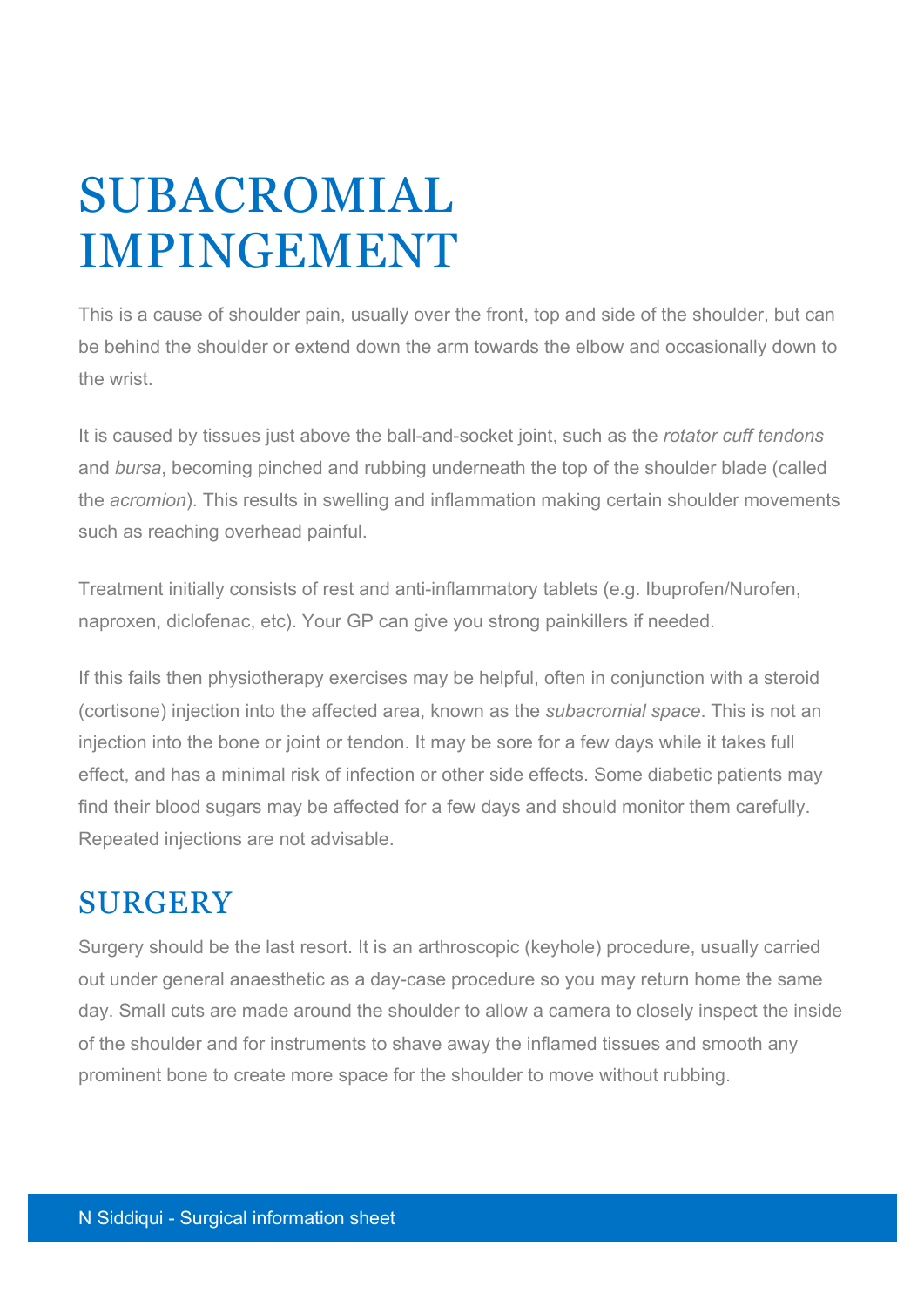Sometimes other procedures are combined with this procedure, such as shaving of the end of the collar bone, trimming of degenerate tendons, or clearing inflamed or thickened tissues. These will not impact on your restrictions following surgery.

## *What to expect after surgery*

You will go home in a sling to be worn for a few days until you are comfortable to start using the arm. You will be given strong painkillers to take home, please take them regularly for at least a few days. You may have been given a local anaesthetic injection at the time of surgery and your shoulder may become more painful after it wears off so taking painkillers is very important. Sometimes the injection results in temporary numbness or weakness, this is nothing to worry about and will usually wear off by the next day.

You will have a bulky dressing that you can remove yourself 24 hours after surgery; the surgical incisions will be covered by small dressings, and these do not need to be disturbed. They are designed to be waterproof but avoid getting them wet for the first 7 days. If they do get wet in the shower clean them with water and apply a fresh dressing. Be sure to make an appointment with your GP nurse to have the stitches removed and wounds checked at 10-14 days following surgery. You may shower without any dressings 2 days after the stitches have been removed.

You must try to use your arm for light duties as soon as pain allows. This prevents stiffness and allows the muscles to regain strength early. Most people find driving comfortable after 3 to 4 weeks, although you must feel comfortably in control of the car and be able to make emergency manoeuvres before you can safely drive.

Most people return to office/light duties around 3 weeks after surgery but heavy manual work may take 6 weeks or more. Physiotherapists will help you with specific shoulder exercises but you must exercise several times daily at home/work.